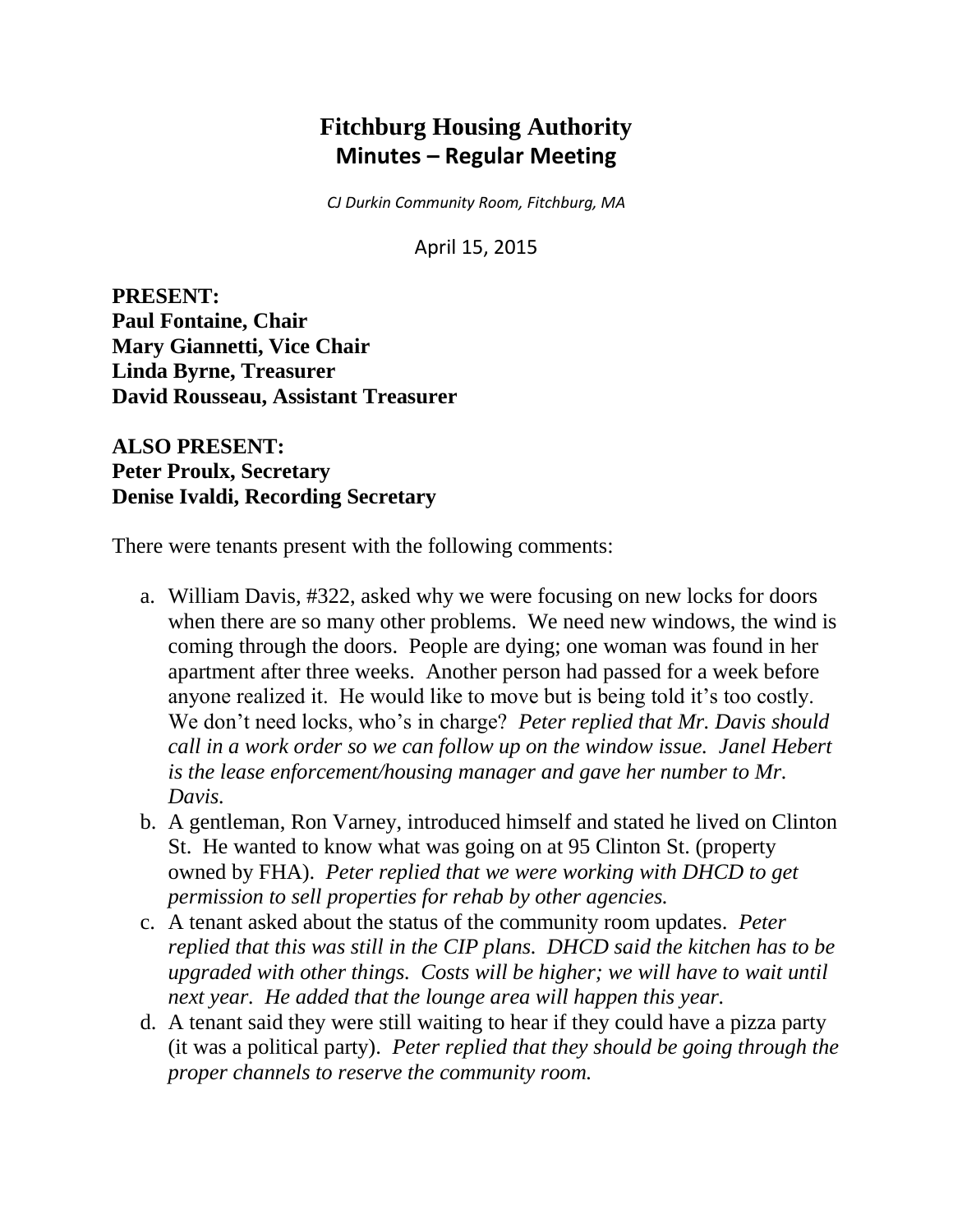1. The Chair declared a quorum present and called the meeting to order at 8:45 a.m.

2. David Rousseau made a motion to accept the minutes of the March 18, 2015 meeting. Linda Byrne seconded the motion; all in favor; the motion passed unanimously.

- 3. The Executive Director Report:
	- a. The Recertification Clerk has resigned. We are interviewing and hope to have a new hire within two-three weeks. Janel is working with Cindy to stay on top of the recertifications.
	- b. No new modernization at this time.
	- c. Green Acres project surveying is on-going. We are three months from concept approval. Mary Giannetti asked if it will be similar to Leominster's Learning Center. Peter replied yes.
	- d. Ben Gold has formally accepted the Assistant Executive Director position. He will start May  $4<sup>th</sup>$ . He has previously worked with the Danbury and New Haven housing authorities.
- 4. Financial Report:
	- a. Reserves are at 19.66%; DHCD likes to see reserves at 20%.
	- b. We are still awaiting budget approval from DHCD. Leominster received theirs yesterday, hopefully soon.
	- c. We are doing well on revenue, rents are higher than anticipated.
	- d. We are in very good condition, \$17,905 to the positive.
	- e. Contract costs for maintenance. Mary Giannetti asked why they seemed higher. Peter replied due to carpeting issues, costs are higher.

Paul Fontaine asked if we could get a statement analysis on how we are moving on sale of the single family house. Linda Byrne and Mary Giannetti agreed; Mary offered to make phone calls, etc. if needed. Peter stated that the Senate may be approving an 'early retirement" which 30 out of 90 employees at DHCD could take. We will lose many top level, experienced individuals. Peter added that we would have to rebuild a unit for each property sold; one for one development. There was some discussion on the back building. Peter stated it was a federal building; one and two bedroom units. Mass Housing is deciding on whether to forgive the \$400,000 mortgage. We have \$179,000 to be used for renovations. Paul Fontaine asked about the CDC as they acquire property and turn them over to family housing. Peter said he would contact the subcommittee to see when hearings will be held. Mary made a motion to accept the financials. Linda Byrne seconded; all were in favor.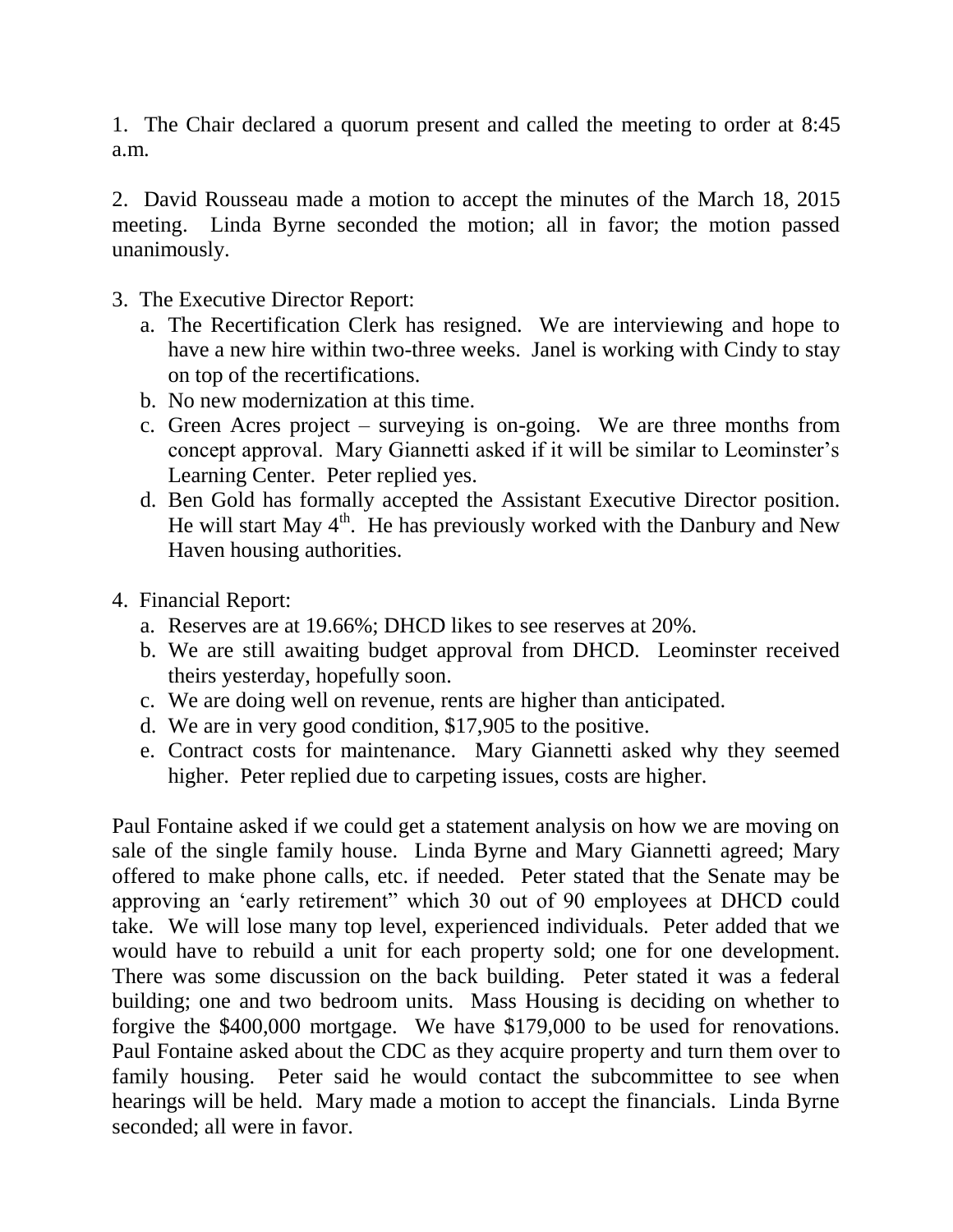- 5. Facilities Report:
	- a. There were a number of move-outs and evictions during the month.
	- b. Briefings were held for elderly and Canton Valley a couple weeks ago.
	- c. We are doing a thorough process for recertification. Some tenants were not happy with the new rent (some income not used by previous administration, which should have been).

There was some discussion to follow. David Rousseau asked if there were rent limits (market rent). Peter replied that rent is based on 30% of income for the elderly and 27% for family. Mr. Rousseau asked if there was no ceiling for rent. Paul Fontaine said he wasn't sure that would be a good thing. Peter added that even if the board approved a rent limit, it would still have to be approved by DHCD.

d. Work orders at 72+ hours will be increasing as they will now include routine maintenance and grounds.

David Rousseau asked if the floors at Day/Wallace were going to be waxed. Peter replied they would be.

Paul Fontaine asked about wellness checks; wondering how someone passes away in their apartment without the housing authority knowing. Peter replied that with a phone call to the housing authority to check on a tenant, we will respond. David Rousseau stated that with the sun out now, people are congregating at the front of the building again. He asked if a fence could be installed. Peter said yes, we are working on it. Mr. Rousseau also inquired about the cameras/lock-sets. Peter said yes, it is on-going and we will be putting it out to bid in 2-3 weeks. Possibly we will have a contract by next meeting. He added that the front door has to be ADA compliant.

- 6. State Housing Report: No discussion.
- 7. Section 8 Report: No discussion.
- 8. New Business: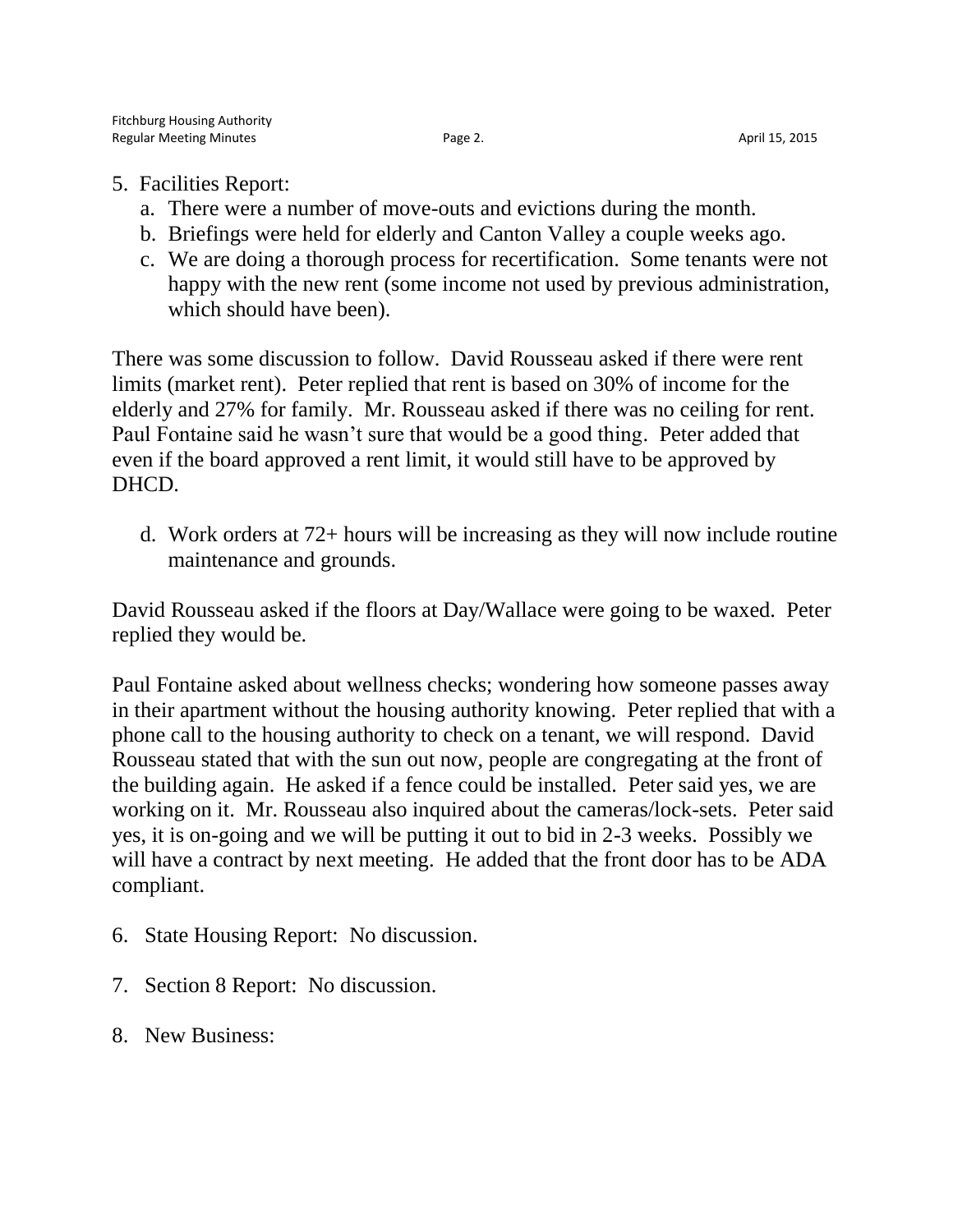The following resolutions were presented by the Chair:

## RESOLUTION FOR ACCOUNTING SERVICES

#### Resolution 2015-04-01

- Whereas: The Fitchburg Housing Authority requires a fee accountant to assist the agency in maintaining compliance with both State and Federal financial requirements and,
- Whereas: The Fitchburg Housing Authority has used the firm of Fenton, Ewald & Associates, P.C. for a number of years and,
- Whereas: The Fitchburg Housing Authority is satisfied with the performance of Fenton, Ewald & Associates, P.C.

### NOW THEREFORE BE IT RESOLVED,

That the Fitchburg Housing Authority enter into a contract for Accounting services with Fenton, Ewald & Associates, P.C. for the period January 1, 2015 through December 31, 2015.

- RESOLVED, Motion made by Mary Giannetti to enter into contract for accounting services.
- SECONDED, Linda Byrne seconded the motion, and the motion was passed by a unanimous vote.

The 667-A year-end certification also needed the board's approval and signature. On a motion by David Rousseau and seconded by Linda Byrne, the board signed the 667-A year-end certification.

At this time, the Executive Director asked if there were any personnel issues. Linda Byrne made a motion to go into Executive Session David Rousseau seconded and roll call was taken as follows: Paul Fontaine – yes, Mary Giannetti – yes, Linda Byrne – yes, David Rousseau – yes. The board went into Executive Session at 9:20 a.m.

On a motion by David Rousseau, seconded by Linda Byrne the board reconvened to

regular session at 9:32 a.m. to discuss the smoking policy.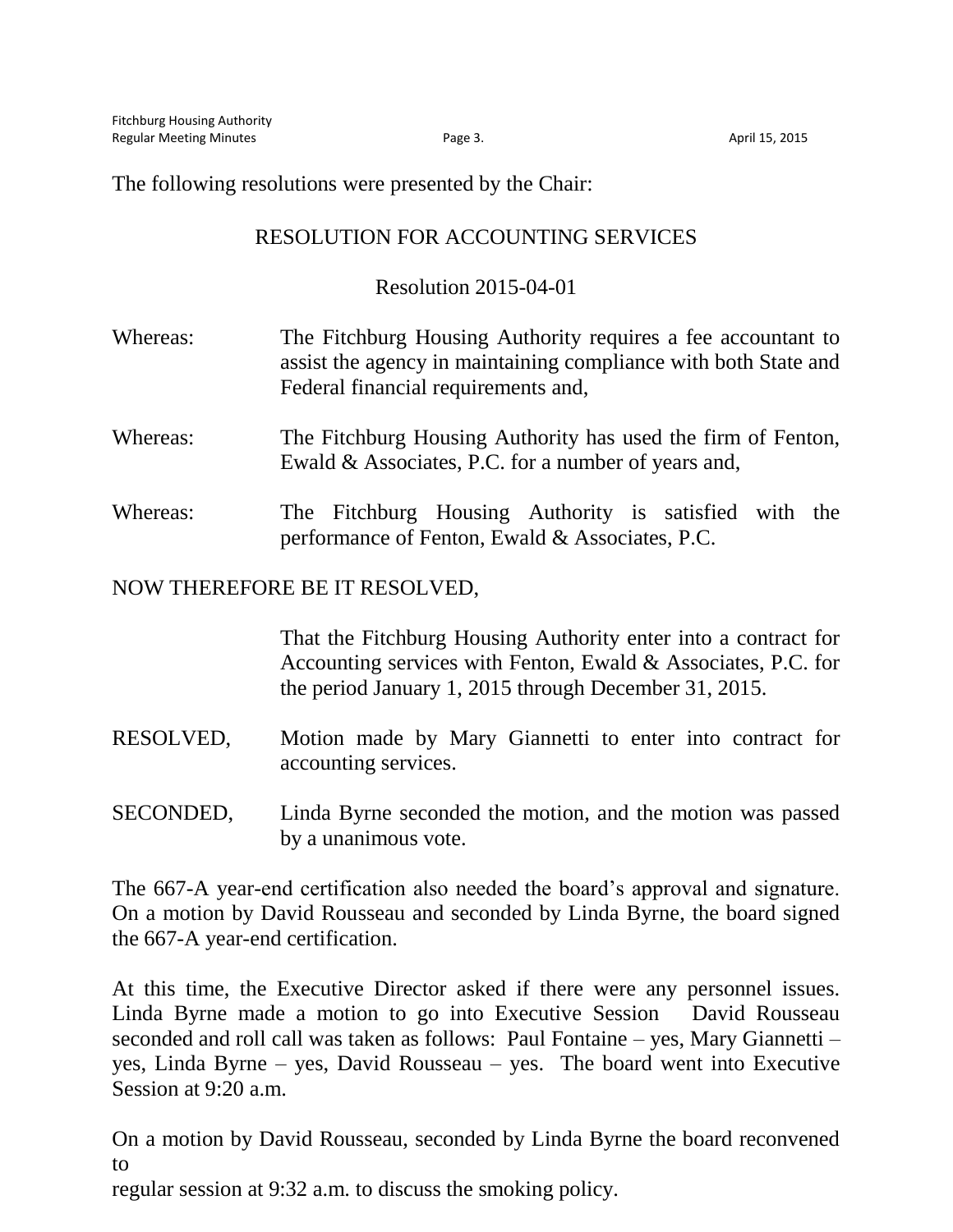Fitchburg Housing Authority Regular Meeting Minutes **Page 4.** Page 4. April 15, 2015 The Executive Director informed the board that Anna Phillips is working on meeting notices to all complexes. There has already been a meeting at Daniels Heights. Cessation workshops are also being offered to all tenants.

Motion to adjourn the meeting at 9:35 a.m. was made by David Rousseau. Linda Byrne seconded; all were in favor.